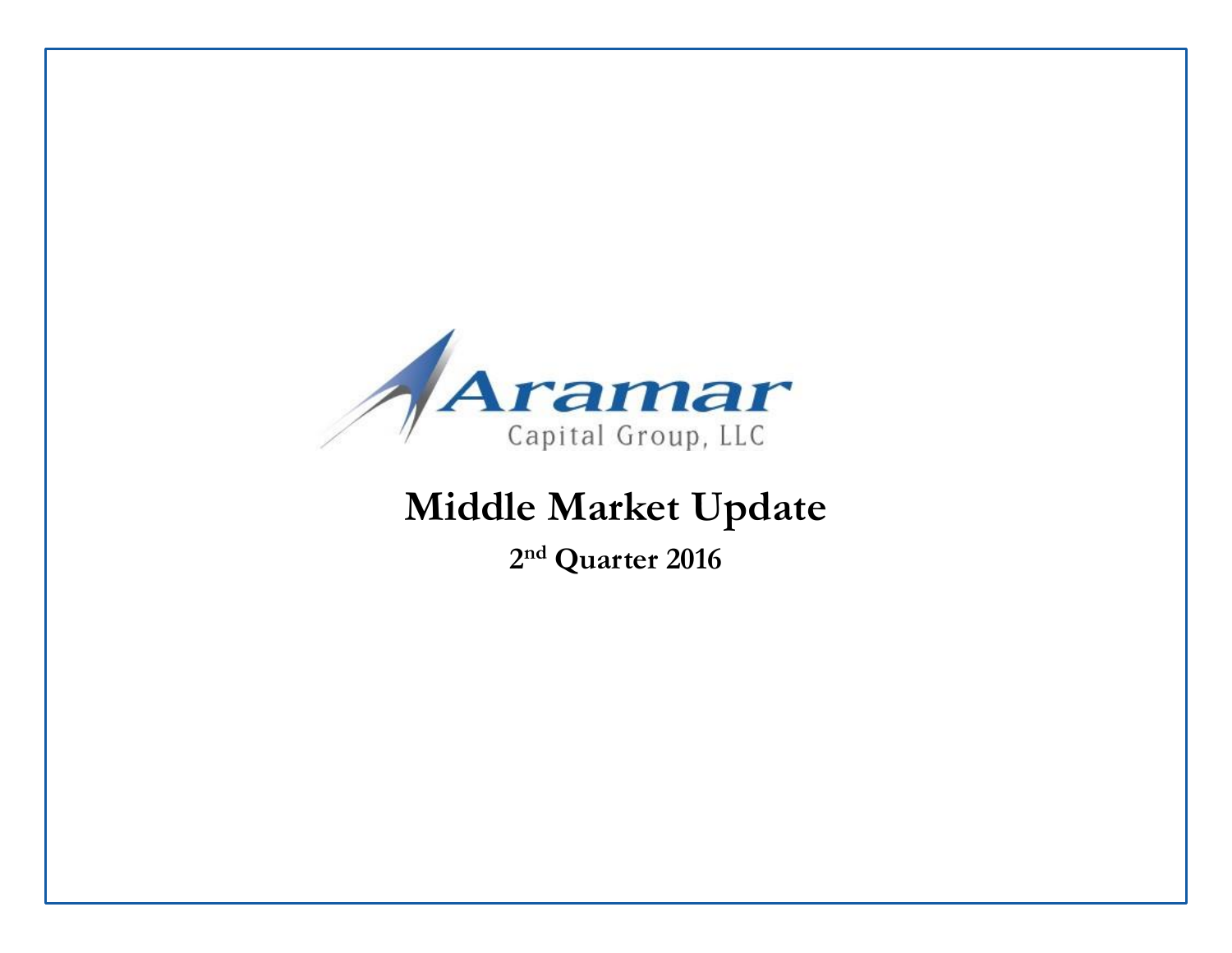

#### **Gross Domestic Product**

- The real U.S. GDP increased at an annualized rate of 1.2% in O2 2016, up from the  $0.8\%$  rise in O1 2016<sup>1</sup>
	- ― Positive contributions from personal consumption expenditures and exports were partially offset by decreases in private inventory investments, residential/nonresidential fixed investments, and state/local government spending, leading to a slight increase in real GDP for the quarter

#### **Consumer Income and Spending**

- Real disposable personal income grew 1.2% in Q2 2016, a decelerated pace from the  $2.2\%$  growth in Q1 2016<sup>1</sup>
- The personal savings rate, as a percentage of disposable personal income, reached 5.5% in Q2 2016, down from 6.1% in Q1 2016<sup>1</sup>
- The strong dollar and stagnant global demand continue to restrain U.S. economic growth, but Fed officials are optimistic for H2 2016<sup>2</sup>

#### **Federal Reserve**

- In the most recent Federal Open Market Committee (FOMC) meeting held in June, the Committee stated that economic activity had been expanding at a moderate pace and that the labor market had strengthened, which is what the Committee had predicted at its April meeting<sup>3</sup>
- The FOMC decided to maintain the target range for the Federal Funds Rate at 0.25% to 0.50%, with an accommodative monetary policy to support further improvement in the labor market and a return to 2.0% inflation<sup>3</sup>

#### **Employment**

- The unemployment rate decreased slightly from 5.0% in Q1 2016 to 4.9% at the end of Q2 2016, with the number of unemployed persons also decreasing, from 8.0 million to 7.8 million for the same period<sup>4</sup>
	- Job gains in Q2 2016 occurred mainly in education and health services, professional and business services, and financial activities, while employment in mining and logging continued to decrease since reaching its peak in Q3 2014
- Workers still seem discouraged, as the labor force participation rate decreased to 62.7% in Q2 2016 from 63.0% in Q1 2016, remaining far below the 66.4% participation rate prior to the Great Recession<sup>4</sup>

#### **Real GDP Growth Since 2009**



*Source: U.S. Bureau of Economic Analysis*

#### **U.S. Treasury Securities**

■ U.S. corporate bonds continue to be the global safe haven, accounting for 12% of worldwide investment-grade debt and 33% of investment-grade income<sup>5</sup>

|                                                         | Q3 2015 <sup>6</sup> Q4 2015 <sup>6</sup> Q1 2016 <sup>6</sup> Q2 2016 <sup>6</sup> |          |          |       |
|---------------------------------------------------------|-------------------------------------------------------------------------------------|----------|----------|-------|
| 5-year Treasury Note                                    | 1.62%                                                                               | $1.66\%$ | $1.44\%$ | 1.29% |
| 10-year Treasury Note                                   | $2.30\%$                                                                            | 2.29%    | 2.01%    | 1.82% |
| 30-year Treasury Note                                   | $3.21\%$                                                                            | $3.21\%$ | 2.96%    | 2.81% |
| 10-year Treasury Inflation Protected Security<br>(TIPS) | 0.56%                                                                               | 0.66%    | 0.48%    | 0.19% |

#### **Outlook for 2016**

- PwC predicts the Fed will raise interest rates within the next 12 months, following the presidential election in November and after the global economy adjusts to the U.K.'s decision to leave the EU<sup>7</sup>
- The Business Roundtable CEO Economic Outlook Survey results indicate that U.S. CEOs believe the economy is performing below its potential and expect the real GDP to grow by 2.1% in 2016, a decline from their Q1 2016 estimate of 2.2%<sup>8</sup>

*<sup>1.</sup> U.S. Bureau of Economic Analysis 5. Bank of America Merrill Lynch*

*<sup>2.</sup> Baird*

*<sup>3.</sup> U.S. Federal Reserve 6. U.S. Department of the Treasury*

*<sup>4.</sup> Bureau of Labor Statistics 7. PricewaterhouseCoopers 8. Business Roundtable*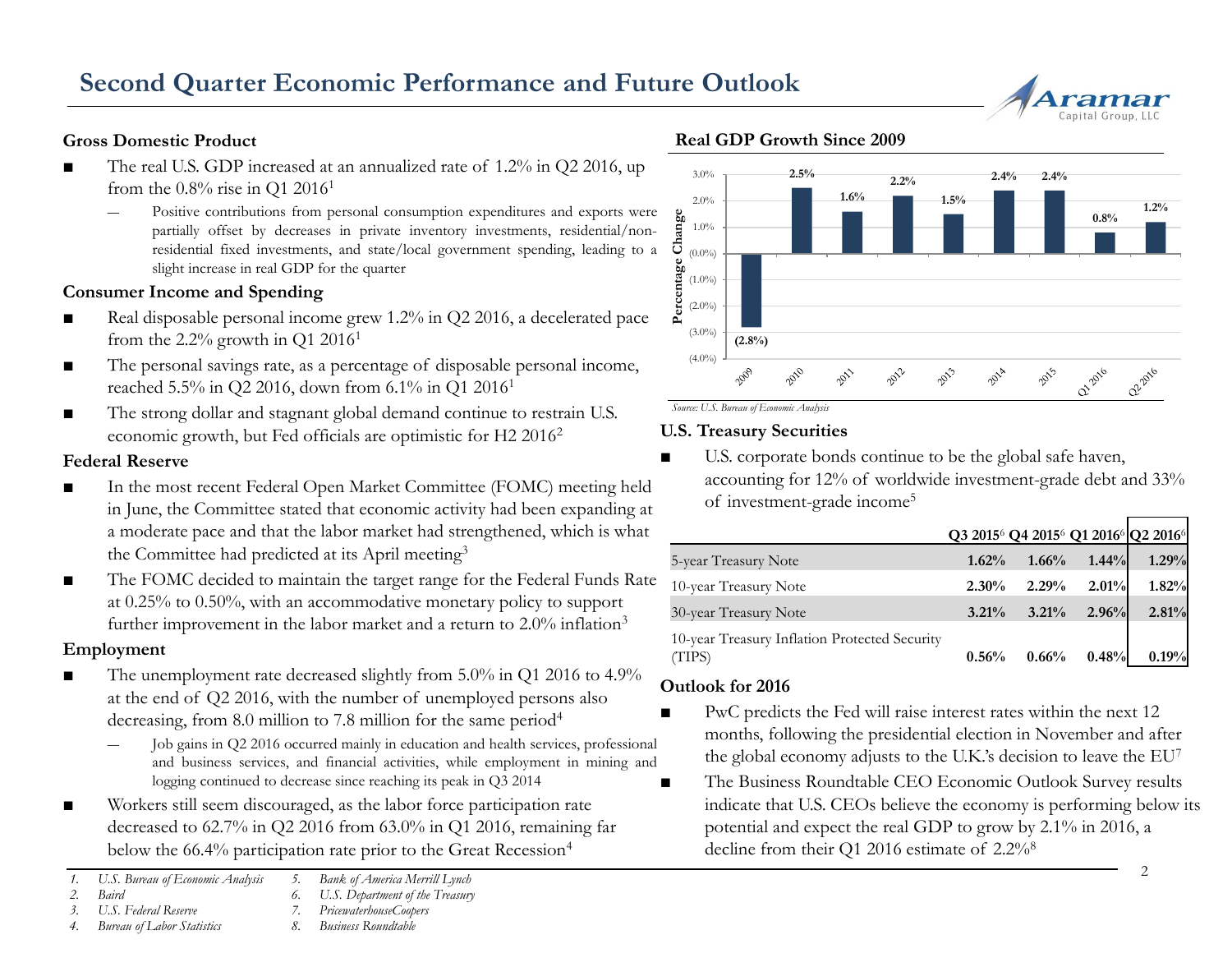### **Mergers and Acquisitions and Private Equity**

- Global mergers and acquisitions (M&A) activity reached \$1.3T across 7,794 deals in H1 2016, a decrease of 26.8% and 10.7%, respectively, from \$1.8T across 8,730 deals in H1 20151,2
	- The general cooling off from last year is a result of government antitrust action, geopolitical and economic uncertainty, and market volatility
	- ― However, Chinese buyers upped their outbound M&A volume in H1 2016 to \$146.3B, already far surpassing the \$106.2B level for all of 2015; this was spurred by their technological transformation, a maturing economy and slowing organic growth, and a supportive financing environment
	- Technology led global M&A for the first time on record with a value of \$294.8B, the second highest H1 volume in the technology sector since the year 2000, which saw \$304.6B
- M&A activity in North America witnessed 2,495 deals valued at \$594.2B in H1 2016, down 14.3% and 32.1%, respectively, as compared with 2,911 deals worth \$874.8B in H1 2015<sup>1</sup>
	- While H1 2016 did witness the lowest first half in M&A value since H1 2013, the period's volume was higher than that of any H1 from 2008-2013
	- ― Pharmaceuticals, medical, and biotechnology was the most prolific sector in North America for the first half of this year with 258 deals worth \$110.0B
- Only 16 megadeals (over \$10B in value) were announced in H1 2016, as compared with 24 in H1 2015 and a record 35 in H2 2015<sup>2</sup>
- **U.S. M&A Activity** The \$606.4B value of withdrawn M&A deals is the highest H1 total recorded and more than double the \$233.3B withdrawn in H1 2015<sup>2</sup>



*6. Goldman Sachs*



U.S. private equity (PE) investments totaled \$298.4B in H1 2016 across 1,555 transactions, up 0.8% but down 20.8%, respectively, relative to \$295.9B across 1,963 deals that closed in H1 2015<sup>3</sup>

U.S. add-on acquisitions have experienced continued growth in their proportion of deal activity since 2006, representing 64.2% of all buyouts during H1 2016, up from 61.2% for 2015<sup>3</sup>

The number of U.S. PE deals between \$25M and \$100M reached 392, accounting for 25.2% of all activity in H1 2016, the highest proportion since  $2012<sup>3</sup>$ 

- ― Large buyout activity has fallen as PE firms are reluctant to be aggressive with the pending U.S. presidential election, the fallout from the Brexit vote, and the softening of general economic results, thus strengthening activity in the more reasonably-priced middle market
- In line with the 2015 average, PE firms paid an average of 6.7x EBITDA, according to the most recent 2016 data for middle-market transactions (classified as  $$10M$  to  $$250M$  in total enterprise value)<sup>4</sup>
- With ongoing success in fundraising, PE dry powder continues to grow, reaching a record \$818B in June 2016<sup>5</sup>
	- Sovereign wealth funds, pension funds, and family-office investment firms bought 17% of assets sold by PE firms in H1 2016, far surpassing the 2% figure for 2007<sup>6</sup>

- *1. Mergermarket 2. Dealogic*
- *3. PitchBook*
- *4. GF Data*

Capital Group, LLC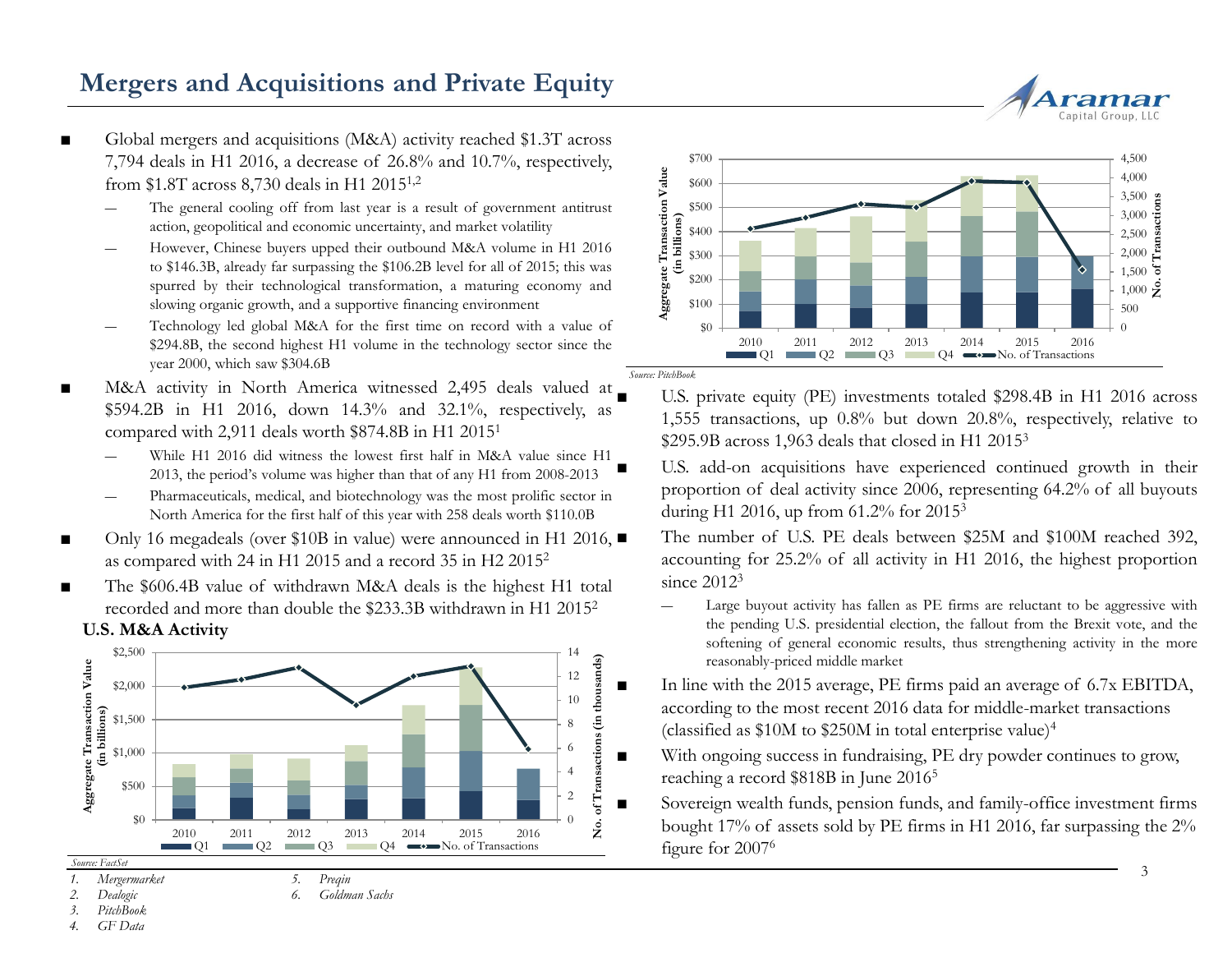#### **Venture Capital Investing**

- In Q2 2016, the venture capital (VC) industry invested \$15.3B in 961 deals, an increase of 20.5% in value and decrease of 5.0% in transactions, as compared with \$12.7B across 1,011 transactions in Q1 2016<sup>1</sup>
	- Q2 2016 marked the 10<sup>th</sup> consecutive quarter with \$10B or more invested in VC transactions
	- Venture capitalists have been successful in fundraising, but have grown more cautious due to global economic uncertainty and a soft IPO market, focusing more dollars on fewer deals involving companies at advanced stages of development
- For the  $27<sup>th</sup>$  straight quarter, the software industry received the largest amount of funding, with \$8.7B invested through 379 deals in Q2, a 69.9% rise in value despite a 4.3% decrease in number from Q1 2016<sup>1</sup>
- The value of follow-on investments increased by 25.3%, while first-time investments decreased by 8.1%<sup>1</sup>
- There were 30 IPOs in Q2, up from 9 in Q1, but the year is still on track to be the slowest since the most recent financial crisis due to sharp stock market fluctuations, the poor showing of 2015 IPO stocks (which were down 11% from their offering prices, as compared with the 16% increase for 2016 IPO stocks), and lackluster performance by funds that purchase new issues $2$

#### **VC Deals Per Industry (in millions)**



- \$26.0B was raised across 345 private-investment-in-publicequity (PIPE) transactions that were announced or completed in Q2 2016, a 12.8% increase in value from Q2 2015<sup>3</sup>
	- ― Q2 witnessed the largest quarter for PIPE transactions since Q1 2008, which had \$43B in PIPEs; this quarter's biggest increase in offerings came from companies with market capitalizations below \$50M, encompassing 156 transactions and representing an increase of greater than 50%

Capital Group, LLC

- Healthcare PIPEs accounted for the majority of deals at 132, a 46.7% increase compared with 90 in Q1 2016<sup>3</sup>
	- Media PIPEs unexpectedly experienced the most dollar activity with  $$9.5B$  raised, as compared with  $$151M$  last quarter<sup>3</sup>
		- ― Energy, last quarter's leading sector, experienced an increase to \$5.0B raised, with the majority of these capital raises below \$50M
	- ― All of these energy PIPEs below \$50M involved actual raises of capital, as opposed to ATM (at-the-market) offerings, which do not necessarily raise any capital upon announcement or thereafter
- Sabby Management was the most active investor, with 12 investments in PIPEs<sup>3</sup>



#### *Source: PricewaterhouseCoopers*

*1. PricewaterhouseCoopers*

*2. Dealogic*

■Software

*3. The Deal*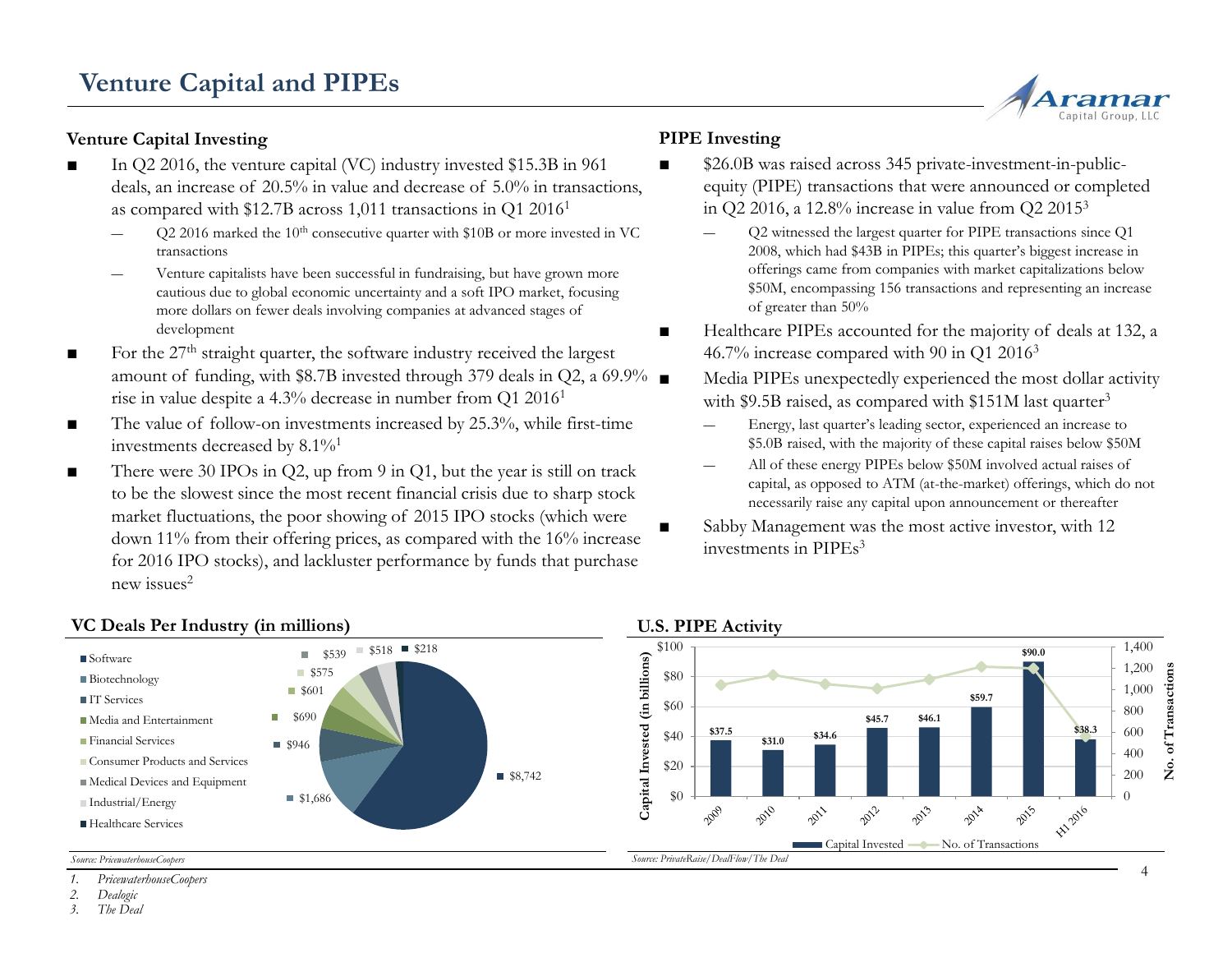### **Debt Capital**

#### **Debt Capital**

- The Barclays U.S. Aggregate Bond index posted a 2.2% return in Q2 2016, a slight decrease from the 3.0% return in Q1 2016<sup>1</sup>
	- Relative trepidation in the U.S. financial markets came into play after Brexit, which further slowed European growth and made the Federal Reserve reluctant to raise interest rates, posing a greater threat to global economic stability if other nations were to follow suit
- The Barclays Investment Grade U.S. Corporate Bond index generated a positive return of 3.6% in Q2 2016, marginally below the 4.0% return in Q1 2016, but promising compared with the negative 0.7% return experienced during all of 2015<sup>1</sup>
	- ― Global quantitative easing coupled with slow and stable conditions in the U.S. have compelled investors to continue looking for higher yields
- Total debt issuances increased 14.7% in Q2 2016 reaching \$1.9T, up from \$1.6T during Q1 2016<sup>2</sup>
	- The overall increase was driven largely by a 27.9% rise in mortgage-related debt issuances, which reached \$455.7B in Q2 2016, up from the \$356.4B issued in Q1 2016
- U.S. investment-grade corporate bond issuances decreased 1.7% to \$356.3B in Q2 2016 from \$362.5B in Q1 2016<sup>2</sup>

■ The Credit Suisse High-Yield Bond and Leveraged Loan indices posted gains of 5.9% and 2.9%, respectively, in Q2 2016<sup>3</sup>

Capital Group, LLC

■ A drop in shadow lending is tightening credit on Main Street; bonds backed by personal, corporate, and real-estate loans fell \$98.0B, or 37% in H1 2016, versus the year-earlier period, due to an investor flight to safety, regulation requiring producers to hold some of the securities they create, and uncertainty due to Brexit<sup>4</sup>

#### **Middle-Market Loan Issuances**

- Total middle-market lending reached \$53B in H1 2016, a decrease from \$71B in H1 2015<sup>5</sup>
	- ― The volume is comprised of \$39B in large middle-market loan issuances (classified as \$100M to \$500M in deal size) and \$14B in traditional middle-market loan volume (deals less than \$100M)
	- ― Overall leveraged loan issuance in Q2 2016 was up 64% from Q1 2016 due to an increase in institutional issuances, which rose to \$108B in Q2 2016 from \$91B in Q1 2016
- New issue yields tightened further to 6.3% for middle-market loans in O2 2016 from 7.3% in O1 2016<sup>5</sup>

**Debt Multiples of Middle-Market LBO Loans**

The top industry in terms of leveraged loan issuance was technology, followed by retail and healthcare



#### **Issuances in the U.S. Bond Market (in billions)**

*2. SIFMA*

*3. Guggenheim Partners*

*4. Asset-backed Alert*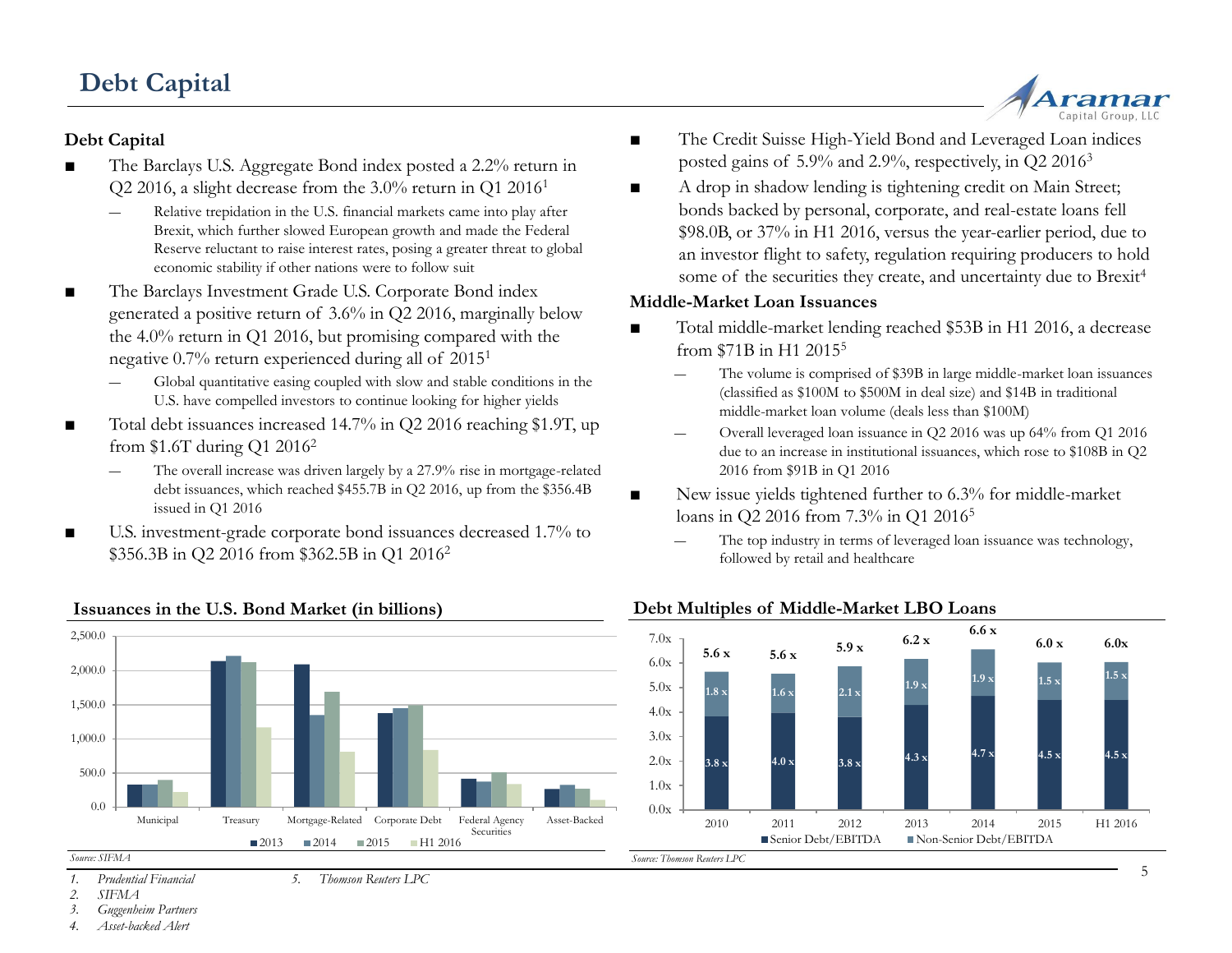#### **By JUX Law Firm**

Equity crowdfunding has been in the gestation stage for many years. Congress first paved the legal way when it enacted the Jumpstart Our Business Startups ("JOBS") Act in April 2012. Equity crowdfunding – the sale of equity securities by a business to the "crowd" through an internet portal – differs greatly from the now mainstream capital-raising activity known simply as crowdfunding, where all sorts of organizations, projects, or people can use the power of websites like Kickstarter and Indiegogo to raise money for projects, causes, or organizations. While the JOBS Act ordered the Securities and Exchange Commission (SEC) to promulgate rules and regulations for equity crowdfunding, the SEC has been slow to act. The SEC's slow implementation of workable equity crowdfunding rules and regulations inspired many states, including Minnesota, to enact state equity crowdfunding legislation.

From start to "implementation," the road of equity crowdfunding has taken years.



#### **So has equity crowdfunding's time truly come?**

The SEC's final rules on equity crowdfunding became effective on May 16, 2016. The key provisions are as follows:

- **\$1 Million Limit.** Companies can raise up to \$1 million in a 12-month period through equity crowdfunding. If a company wants to raise more money, there are still other options, such as Regulation A+ mini-IPOs, which are initial public offerings of up to \$50 million with less burdensome disclosure and fee requirements and open to accredited and non-accredited investors.
- **Investor Limits.** An individual member of the crowd can invest: (a) the greater of \$2,000 or 5 percent of the lesser of his or her annual income or net worth, if either the annual income or the net worth of the investor is less than \$100,000, and (b) 10 percent of the lesser of his or her annual income or net worth, if both the annual income and net worth of the investor is equal to or more than \$100,000. In either case, an investor may not invest more than an aggregate amount of \$100,000 in one year.
- **Risk of Forfeiture.** If a company attempting to raise money through equity crowdfunding does not secure the full amount of its funding goal, the company does not get to keep *any* of the money raised and loses outof-pocket up-front costs.
- **Financial Statement Requirements.** A company seeking money through equity crowdfunding must have reviewed financial statements in order to raise more than \$100,000 and fewer financial disclosure requirements when raising less than \$100,000.
- **Disclosure Requirements.** A company must disclose to investors (and file with the SEC) the price of the equity securities sold, the method for determining the price, the target offering amount, the deadline to reach the target, and whether the company will accept investments in excess of the target. Disclosure must also include a discussion of the company's financial condition, a description of the business and the use of proceeds from the offering, information about officers and directors and owners of 20 percent or more of the company, and annual financial statements.

amar Capital Group, LLC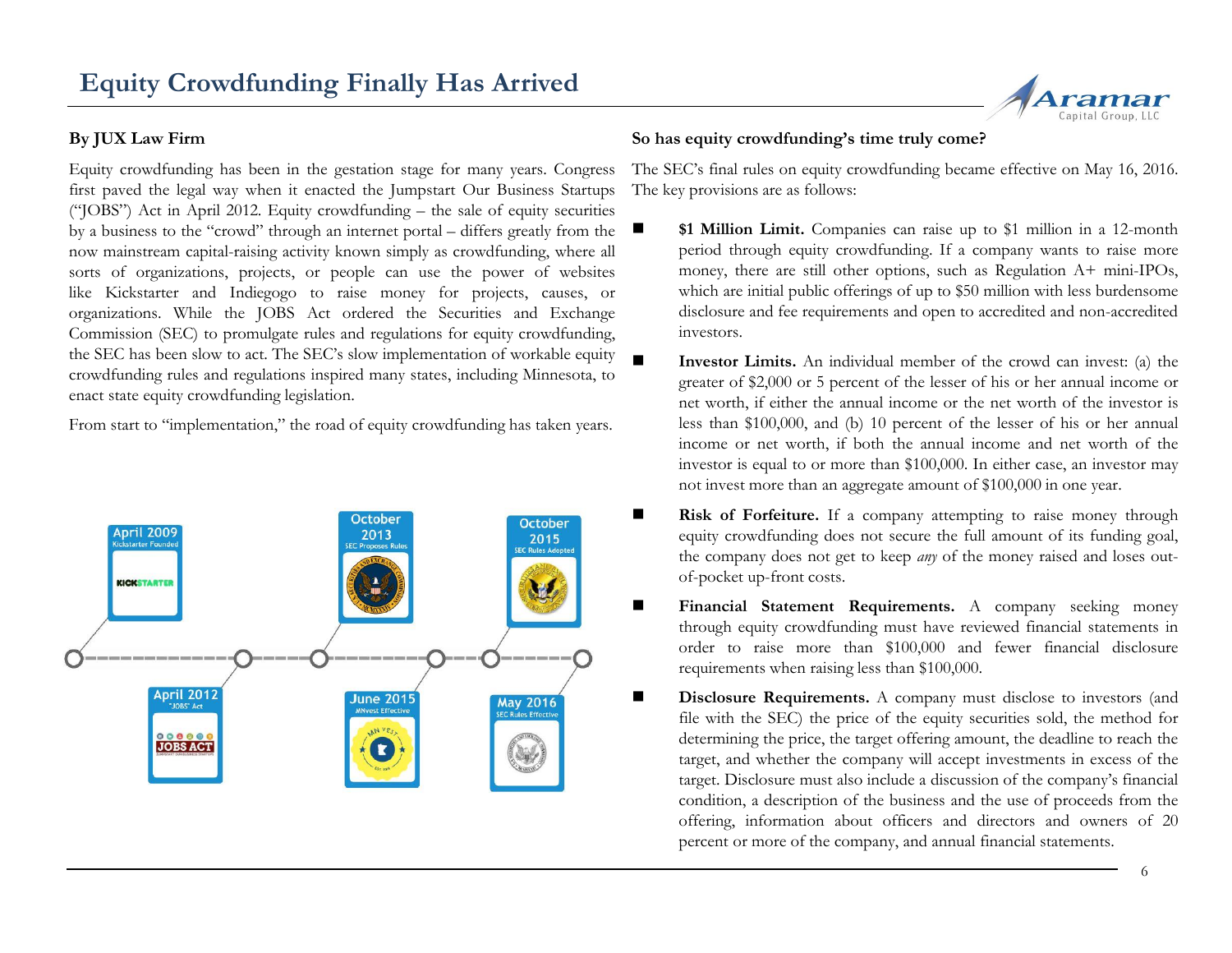### **Capital Gains Exclusion for Qualified Small Business Stock**



- **No Secondary Market.** Much like most shares sold through private placements, the shares in equity crowdfunding cannot be sold (in most circumstances) by investors for at least one year. There is no marketplace or exchange for these shares and, in all likelihood, never will be unless a company registers with the SEC and becomes a public company.
- **Crowdfunding Portals.** A company raising money in reliance on the equity crowdfunding rules must conduct its offering through a registered funding portal and must conduct its offering exclusively through only one intermediary platform at a time. There are complicated rules and compliance obligations for crowdfunding portals.
- **Liability for Misrepresentations.** Equity crowdfunding involves the sale of securities, and not just pre-selling a gadget like on Kickstarter. The federal and state laws that govern the sale of securities still apply, so if a company is untruthful in its materials or disclosures or otherwise violates these laws, the company (and its officers and directors) can be sued, and in some cases these officers and directors can face criminal prosecution.

An opportunity for startups to raise capital by way of the sale of equity securities through the internet (and to non-accredited investors) has never existed before. It goes without saying that there will be costs (some substantial) to equity crowdfund a startup business. Legal fees, compliance costs, funding portal fees, broker-dealer fees, and marketing expenses will add up. It will take entrepreneurial-minded attorneys offering affordable services and innovative businesses offering compliance services for a reasonable cost for equity crowdfunding to take hold. In the near term, however, capital probably will still be out of reach for most young companies.

#### **About the Authors**

*JUX Law Firm is a progressive, pioneering business law firm based in Minneapolis. JUX provides actionable knowledge to meet clients' immediate and long-term needs in practice areas such as business guidance, corporate law, contracts, litigation, intellectual property, and estate planning.*

*JUX attorney Kim Lowe is a locally and nationally recognized transactional lawyer specializing in advising entrepreneurs and businesses in the for-profit, nonprofit, and social enterprise sectors. With 18 years of transactional legal practice as well as extensive leadership and business experience, Lowe brings to her clients sophisticated options for all aspects of the business life cycle from formation to operation to exit.*